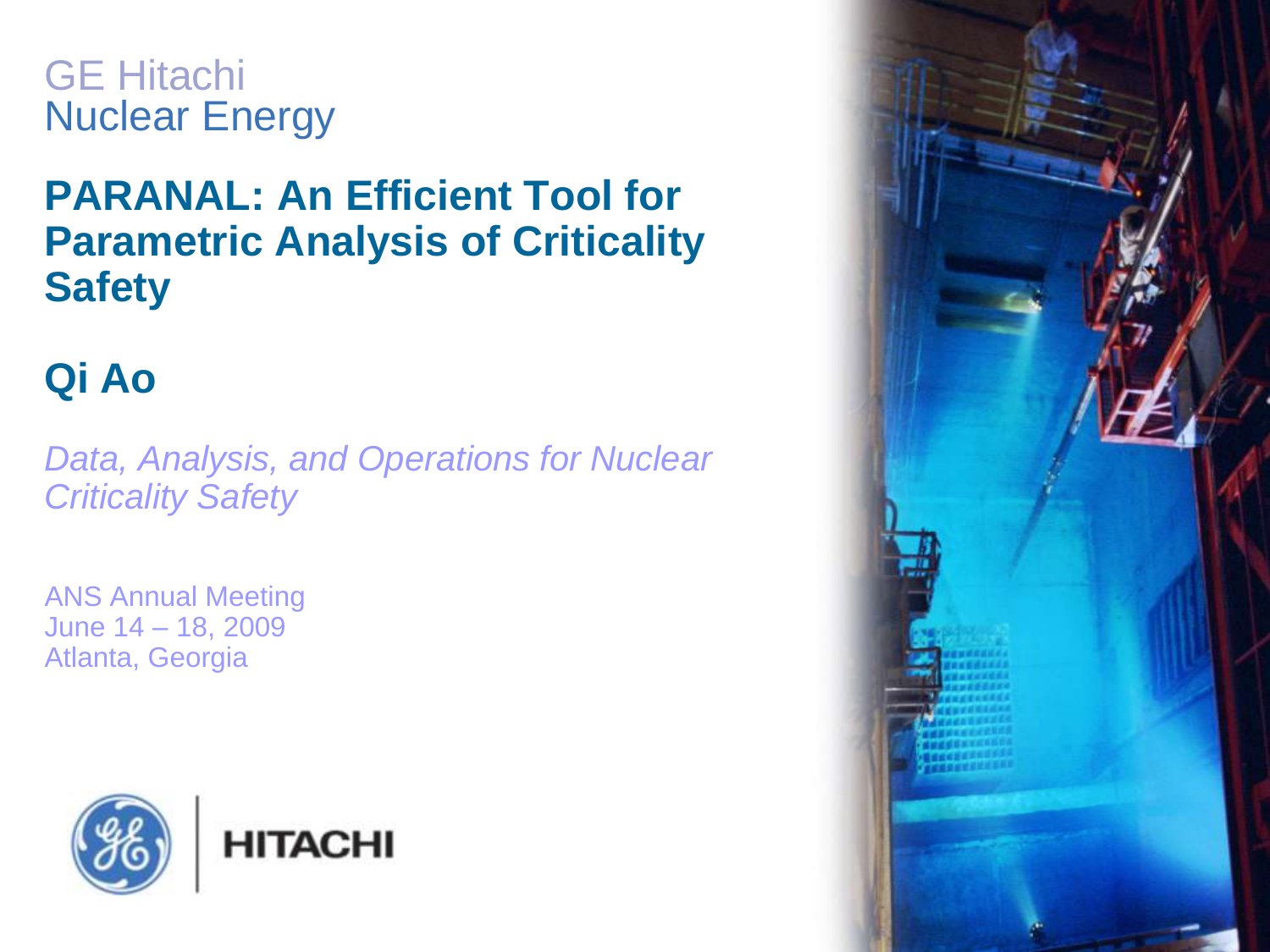- **Introduction**
- **Features of PARANAL**
- **Methodology**
- **Examples**
- **Summary and Conclusions**

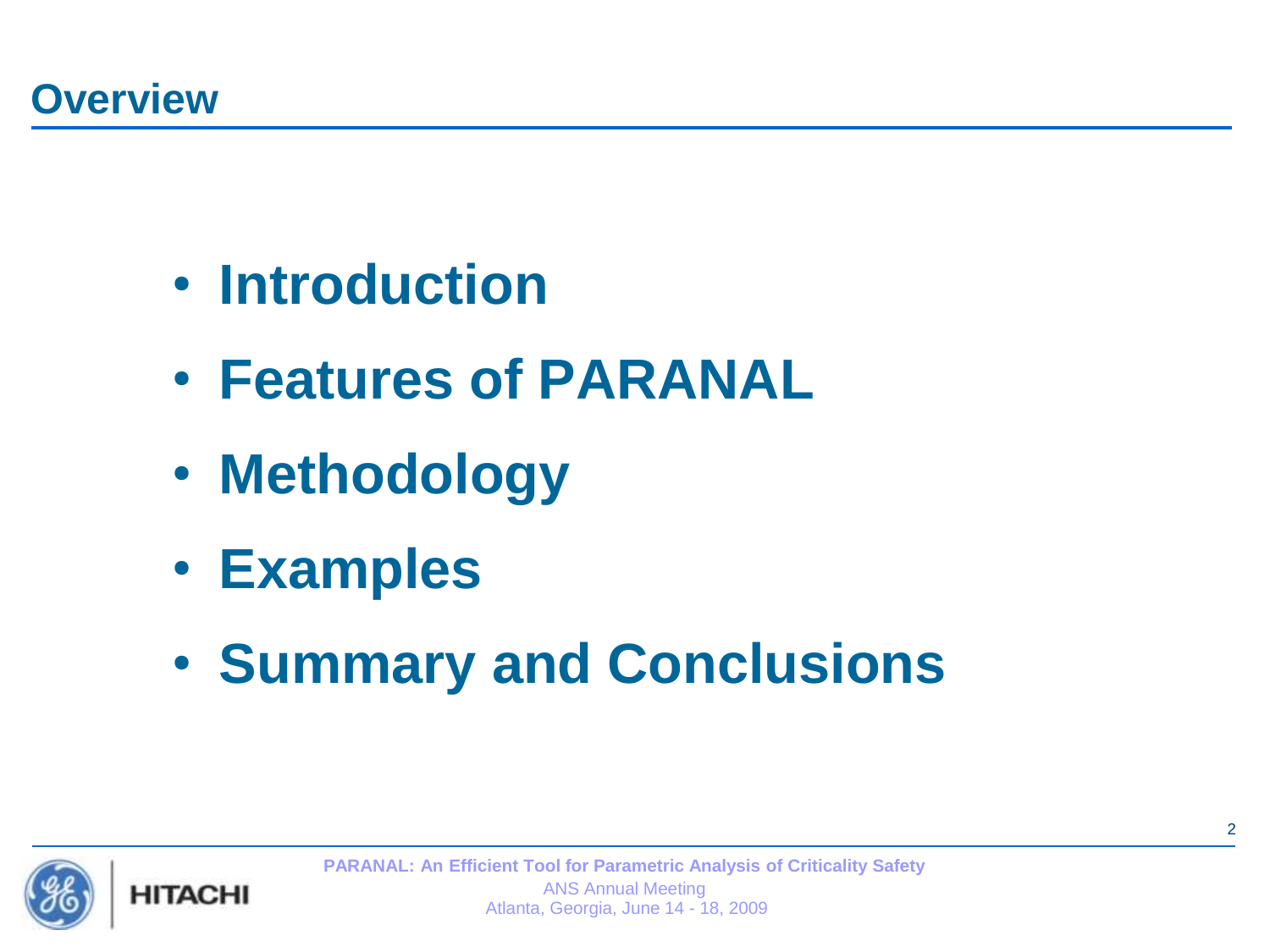## **Introduction**

• Effective multiplication factor  $(k_{\text{eff}})$  of a fissionable material system is a function of a large number of system variables **x**=[x<sub>1</sub>, x<sub>2</sub>, …, x<sub>n</sub>]

#### $k_{\text{eff}} = k(x)$

where  $x_i$  = mass, density, enrichment, moderation, geometry, reflection, etc.

• For nuclear criticality safety controls, a domain, **x<sup>s</sup>** , must be found such that **k(x) ≤ USL (upper subcriticality limit)**

for all  $x \in x_s$ 

A safe control limit on variable  $x_i$  can be expressed as

 $\mathbf{x}_{\text{lim}} = \max(\mathsf{x}_{\mathsf{i}}')$  or  $\min(\mathsf{x}_{\mathsf{i}}')$ 

for **x' Є** domain (**x<sup>s</sup>** ) boundary

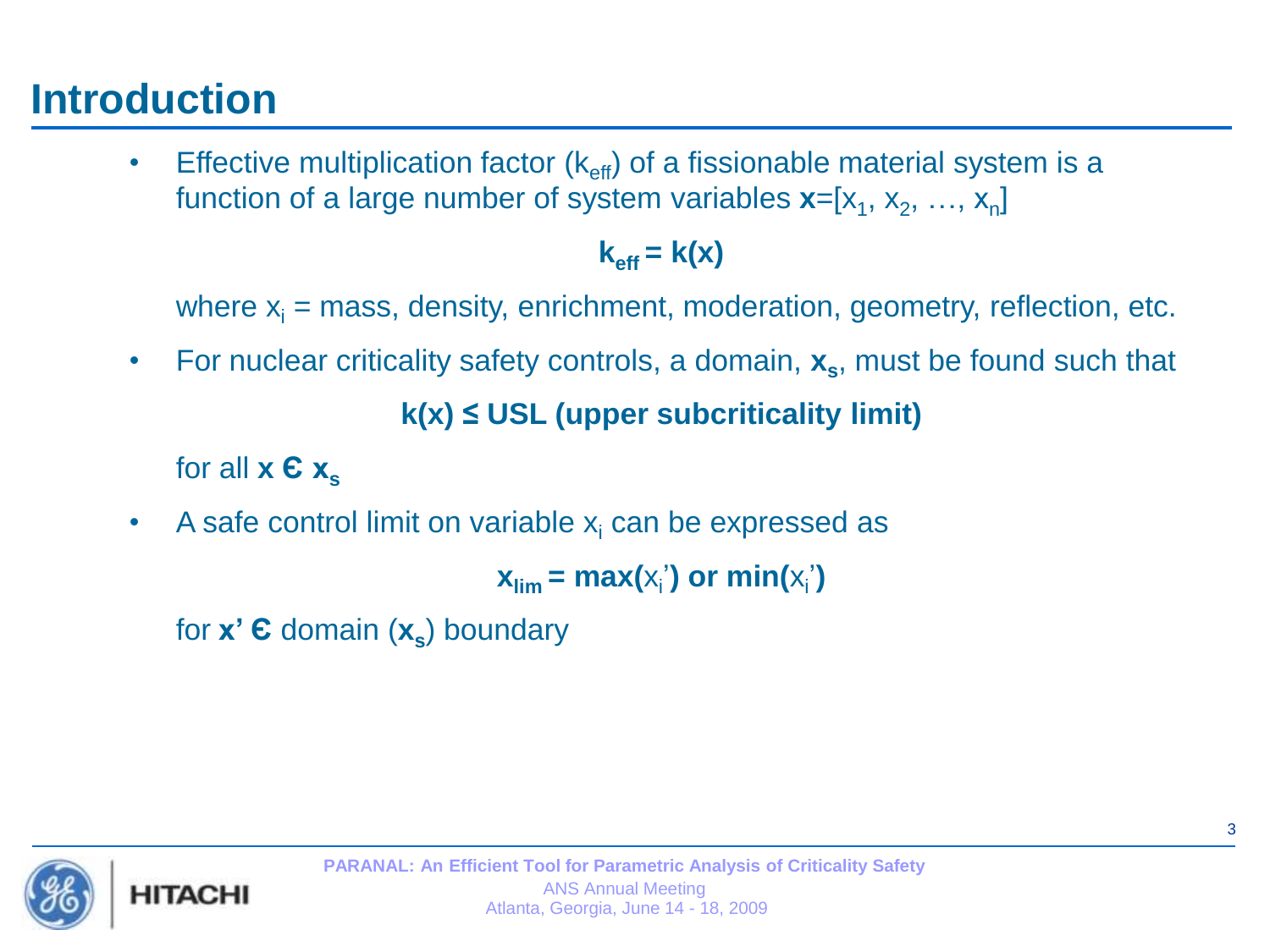# **Introduction (con't)**

- Parametric analysis is an excellent way to find the safe limit on a control variable (parameter). However, to find a solution that satisfies above requirements, analysts are faced with
	- *tedious and time-consuming task of running multiple simulations*
	- *accurate identification of safe domain and safe limits*
- Few tools are available that can automatically solve for entire ranges of specified variables and identify accurate limits. Most existing methods are based on a single-parameter regression fitting of  $k_{\text{eff}}$ , which may result in less accuracy due to limited and discrete k<sub>eff</sub> data and sometimes human errors.
- In order to achieve more accurate safety limits at a significantly low cost of analysts' time, PARANAL has been developed with
	- *numerical interpolation over entire ranges of specified variables*
	- *automation and visualization*



HITACH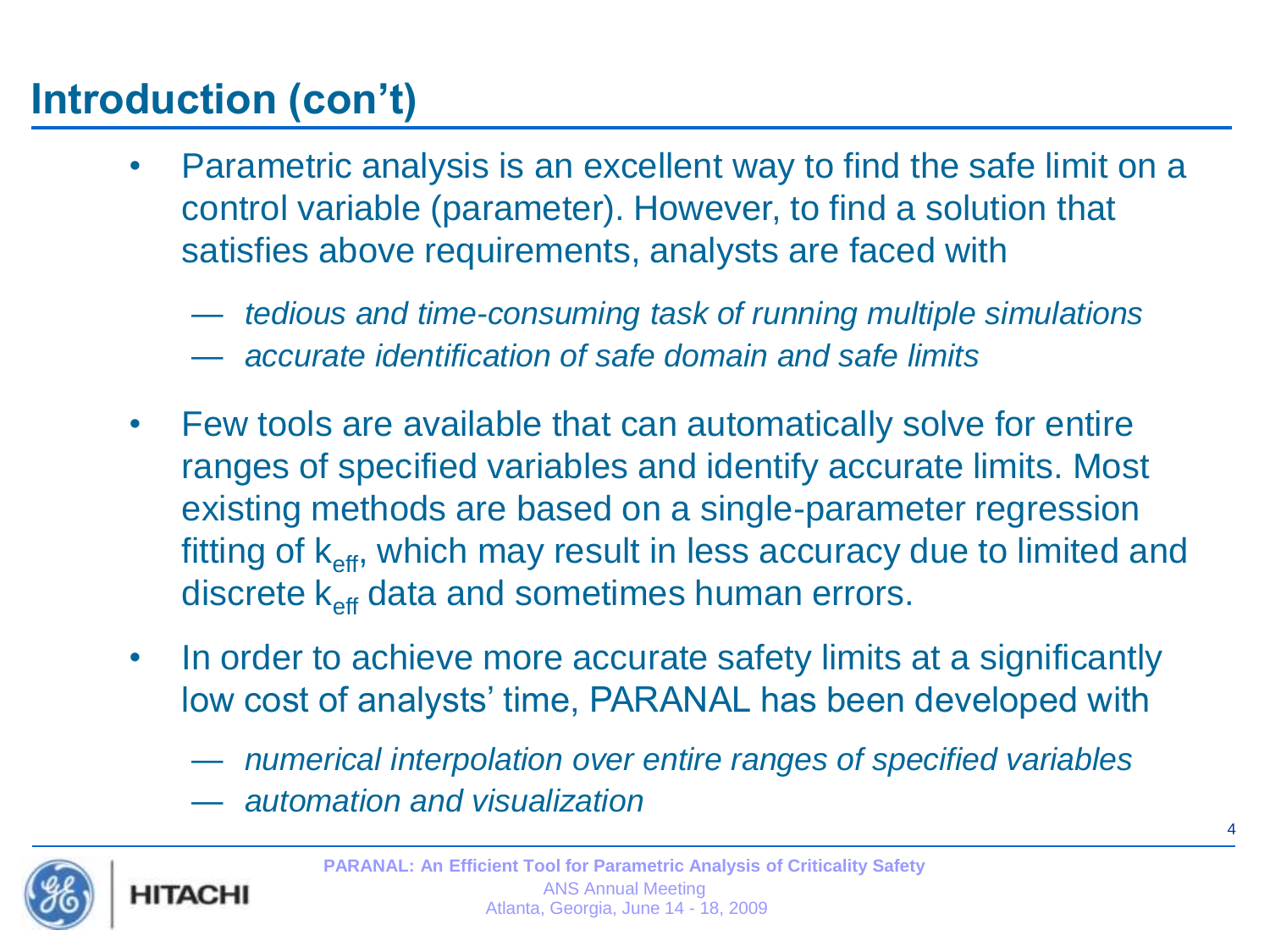## **Features of PARANAL**

### • **PARANAL – Parametric Analyzer for Criticality Safety**

- Creating continuous  $k_{\text{eff}}$  functions that interpolate discrete  $k_{\text{eff}}$  data obtained from parametric simulations of a fissionable system
- Determining safe  $k_{\text{eff}}$  domains for specified parameters for a given USL
- Searching the safety limit of a control parameter over the entire specified domain
- Generating graphical and numerical results

### • **Numerical Interpolation Methods**

Lower order 2-D polynomial interpolation to fit the  $k_{\text{eff}}$  function in pieces, include:

- Bilinear
- Bicubic
- Bicubic Spline

### • **A Matlab-Based Tool**



**HITACHI**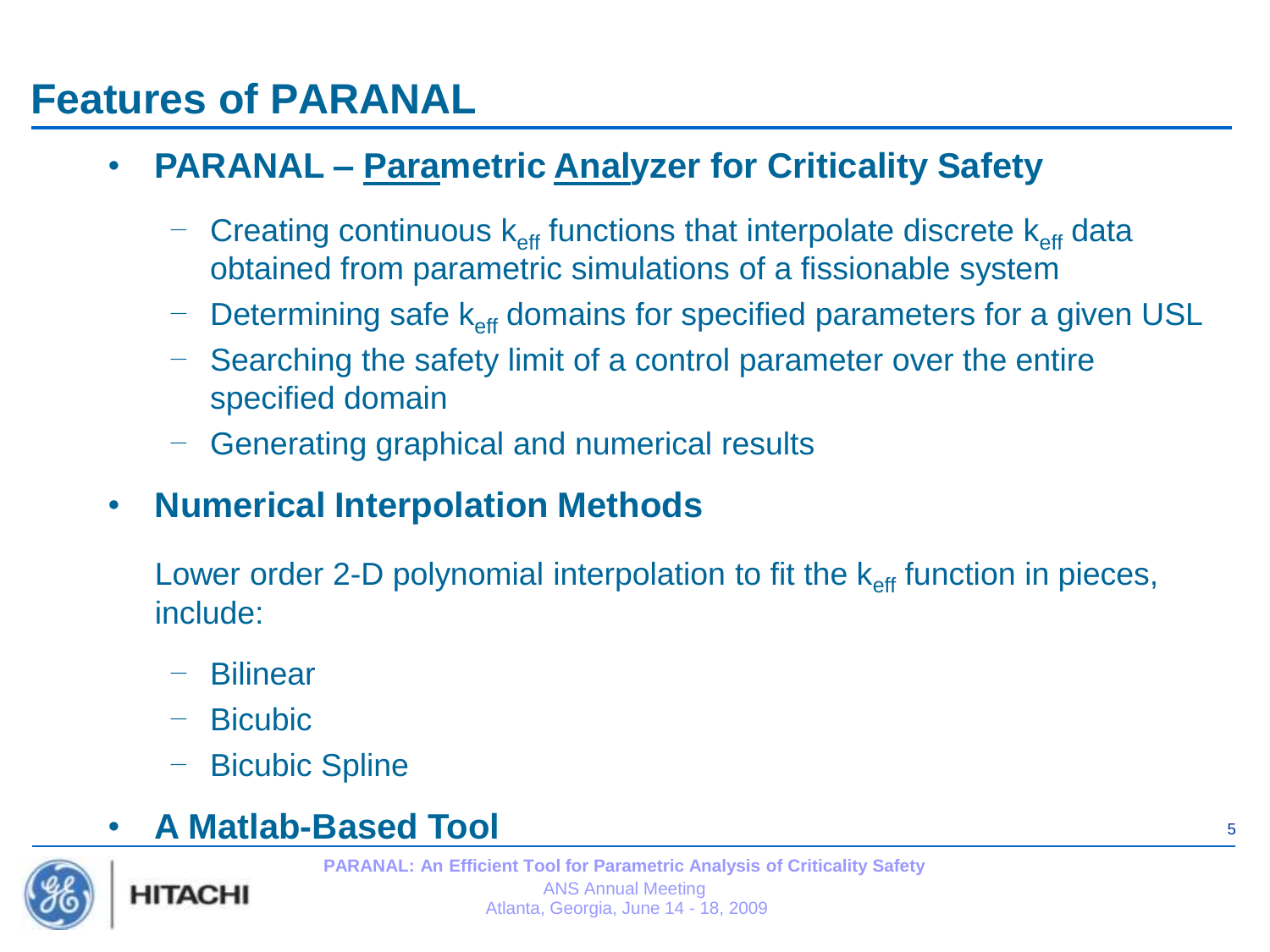## **PARANAL Interpolation Methods**

| <b>Features</b>                   | <b>Interpolation Method</b> |                                        |                                                                      |  |  |
|-----------------------------------|-----------------------------|----------------------------------------|----------------------------------------------------------------------|--|--|
|                                   | <b>Bilinear</b>             | <b>Bicubic</b>                         | <b>Bicubic Spline</b>                                                |  |  |
| Closest<br>neighborhood<br>points | $2x2$ (4 points)            | 4x4 (16 points)                        | 4x4 (16 points)                                                      |  |  |
| Interpolating<br><b>Function</b>  | Piecewise Bilinear          | Piecewise Bicubic<br>Hermit Polynomial | <b>Bicubic Spline</b>                                                |  |  |
| Continuity                        | Function                    | Function<br>1 <sup>st</sup> Derivative | Function<br>1 <sup>st</sup> Derivative<br>2 <sup>nd</sup> Derivative |  |  |
| <b>Smoothness</b>                 | Low                         | Higher                                 | Highest                                                              |  |  |
| Accuracy                          | Low                         | Higher                                 | Highest                                                              |  |  |
| Efficiency                        | High                        | Low                                    | Low                                                                  |  |  |

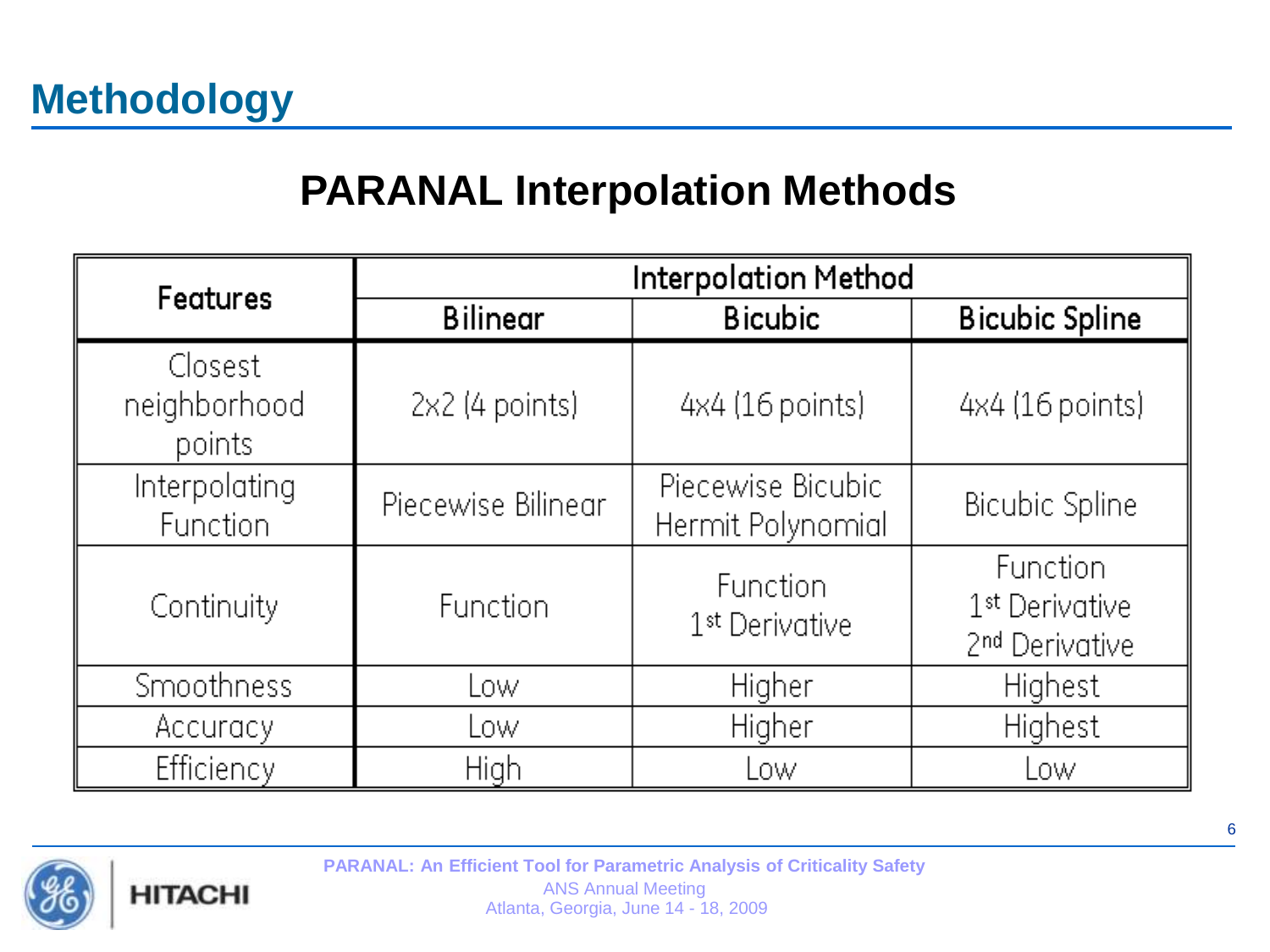# **Methodology (con't)**

### **2-D Interpolation Example**





**HITACHI** 

**PARANAL: An Efficient Tool for Parametric Analysis of Criticality Safety** ANS Annual Meeting Atlanta, Georgia, June 14 - 18, 2009

7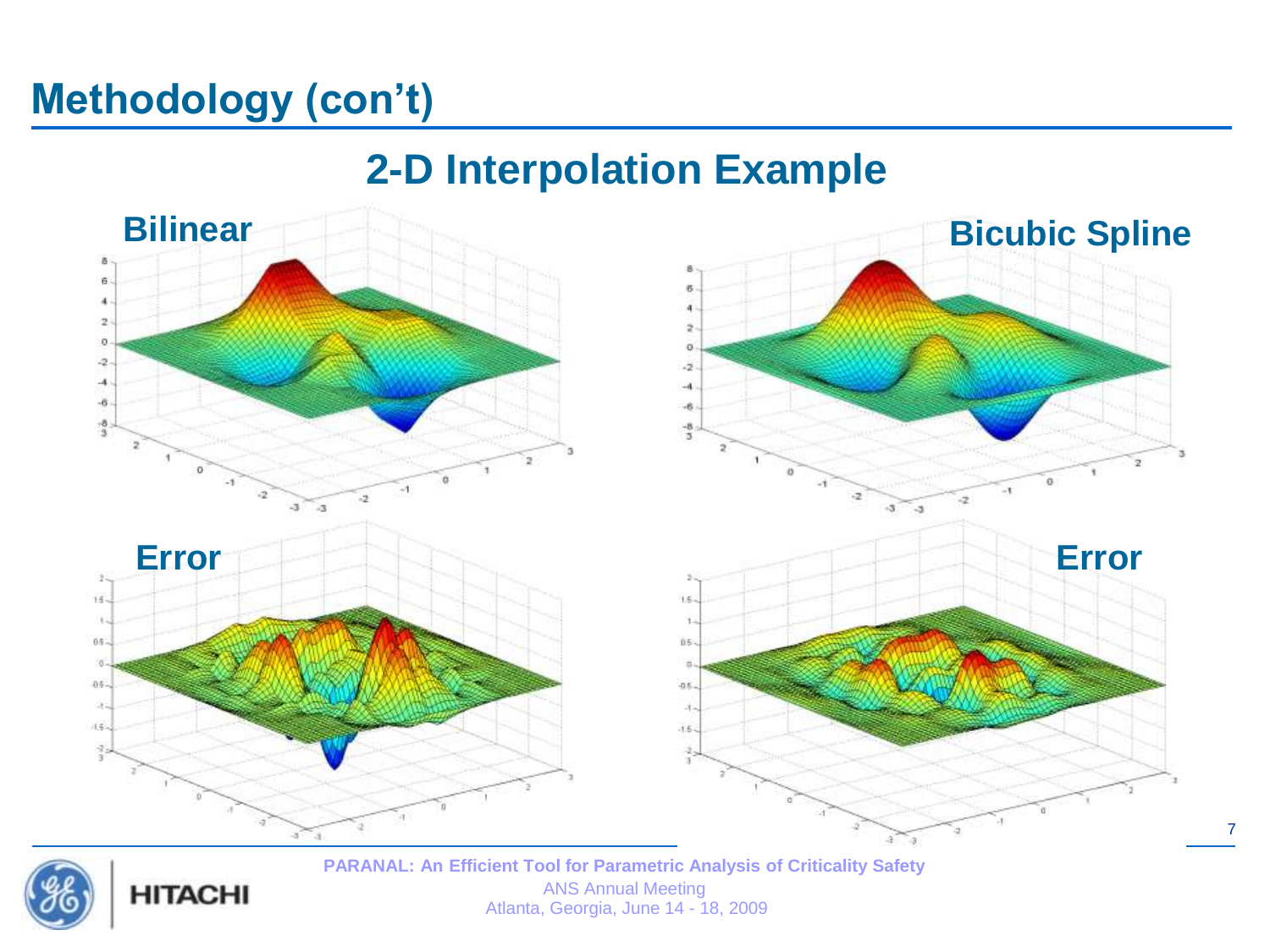# **Methodology (con't)**

- **keff Contour Plot**
	- $-$  A graphical technique for representing a 3-D  $k_{\text{eff}}$  function by plotting constant  $k_{\text{eff}}$  slices on a 2-D parameter  $(x, y)$  format
	- The  $k_{\text{eff}}$  contour plot is formed by:
	- Horizontal axis: parameter x Vertical axis: parameter y  $Lines:$  iso- $k_{\text{eff}}$  values



- **Safe Parameter Domain**
	- Safe parameter domain is a  $k_{\text{eff}}$  contour region where  $k_{\text{eff}}$  (x,y)  $< k_{\text{lim}}$  (safe limit of  $k_{\text{eff}}$ ).
- **Safe Parameter Limit**
- The safe limit of a parameter x, y is given by

 $x_{\text{lim}}$  or  $y_{\text{lim}}$  = MIN (x or y) or MAX (x or y)

under the condition of  $k_{\text{eff}} (x,y) = k_{\text{lim}}$ 

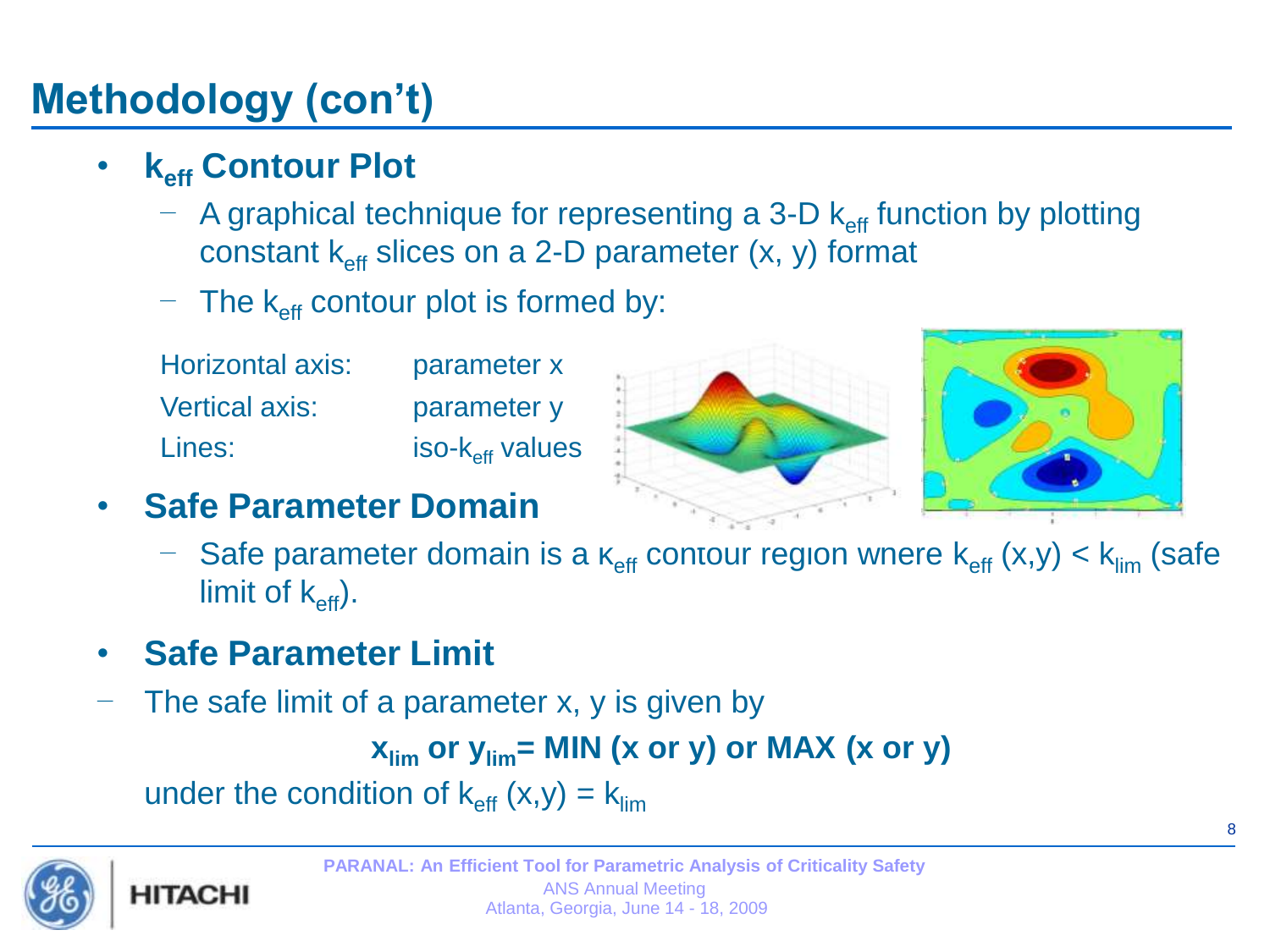### **Subcritical Mass Limit for 10 wt% Enriched Homogeneous UO<sup>2</sup> -H2O Mixture**

- $UO<sub>2</sub>$  Density: 10.96 g/cm<sup>2</sup>
- Geometry: Spherical
- Reflector:  $1$ -foot thick  $H_2O$
- Parameters (range):

 $UO<sub>2</sub>$  mass (8-16 kgs)  $H<sub>2</sub>O$  content (50-80 wt%)

• Subcritical  $k_{\text{eff}}$  limit: 0.97



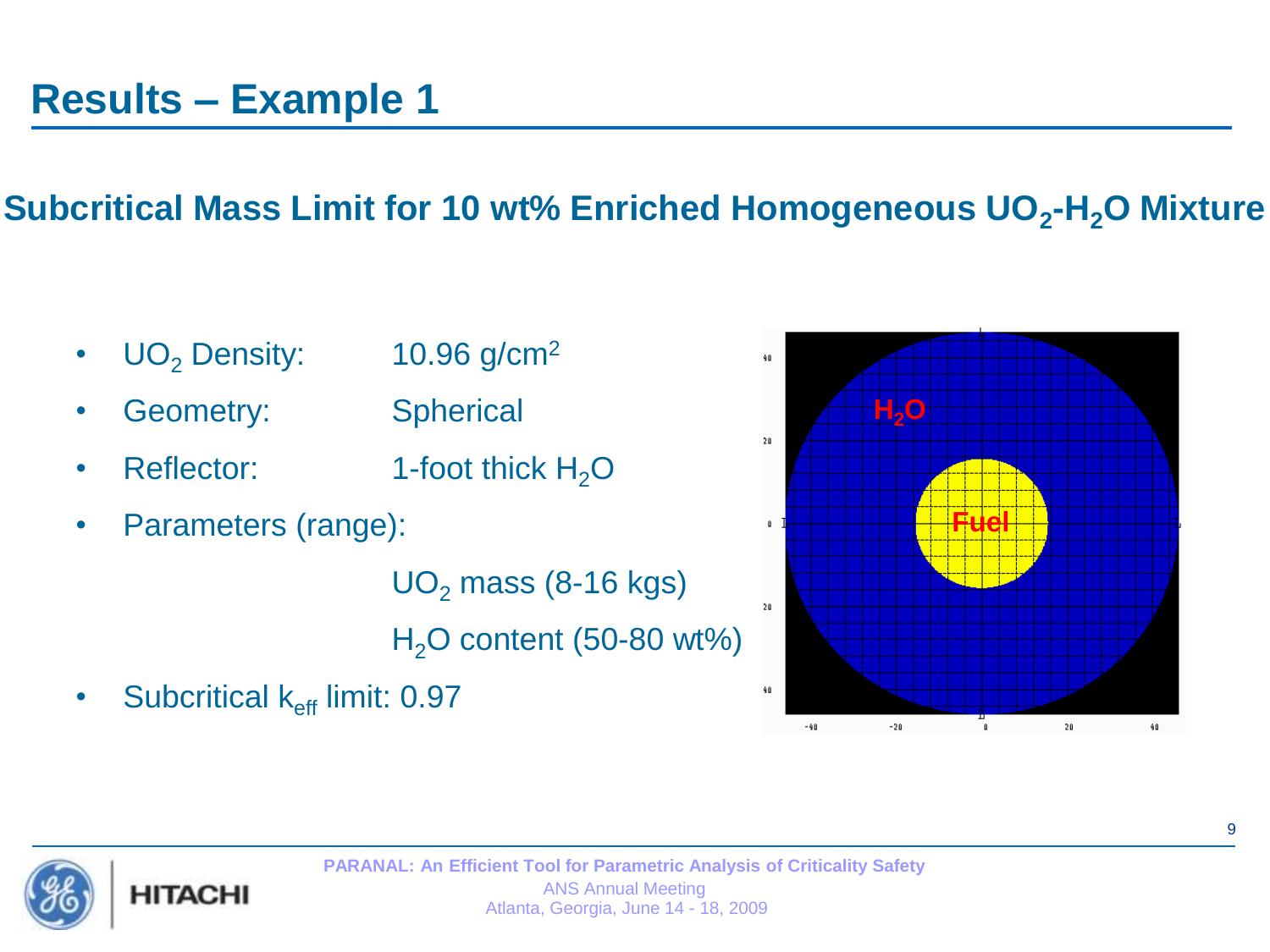Table 1.  $k_{\text{eff}}$ <sup>\*</sup> Results of Spherical UO<sub>2</sub>-H<sub>2</sub>O System

| $\rm{k_{eff}}^*$                                          |    | $UO2$ Mass (kg) |        |        |        |        |  |
|-----------------------------------------------------------|----|-----------------|--------|--------|--------|--------|--|
|                                                           |    | 8               | 10     | 12     | 14     | 16     |  |
| $(\mathcal{M}^{0}\!/_{0})$<br>H <sub>2</sub> O Moderation | 50 | 0.8687          | 0.9129 | 0.9541 | 0.9830 | 1.0101 |  |
|                                                           | 55 | 0.8863          | 0.9339 | 0.9664 | 0.9973 | 1.0233 |  |
|                                                           | 60 | 0.9002          | 0.9428 | 0.9748 | 1.0066 | 1.0274 |  |
|                                                           | 65 | 0.9028          | 0.9451 | 0.9801 | 1.0066 | 1.0299 |  |
|                                                           | 70 | 0.8987          | 0.9402 | 0.9713 | 0.9929 | 1.0150 |  |
|                                                           | 75 | 0.8821          | 0.9206 | 0.9481 | 0.9701 | 0.9877 |  |
|                                                           | 80 | 0.8441          | 0.8776 | 0.9016 | 0.9250 | 0.9394 |  |

Note:  $k_{\text{eff}}^* = k_{\text{eff}} + 3\sigma$  - bias ( $\sigma$  = calculational standard deviation in  $k_{\text{eff}}$ )

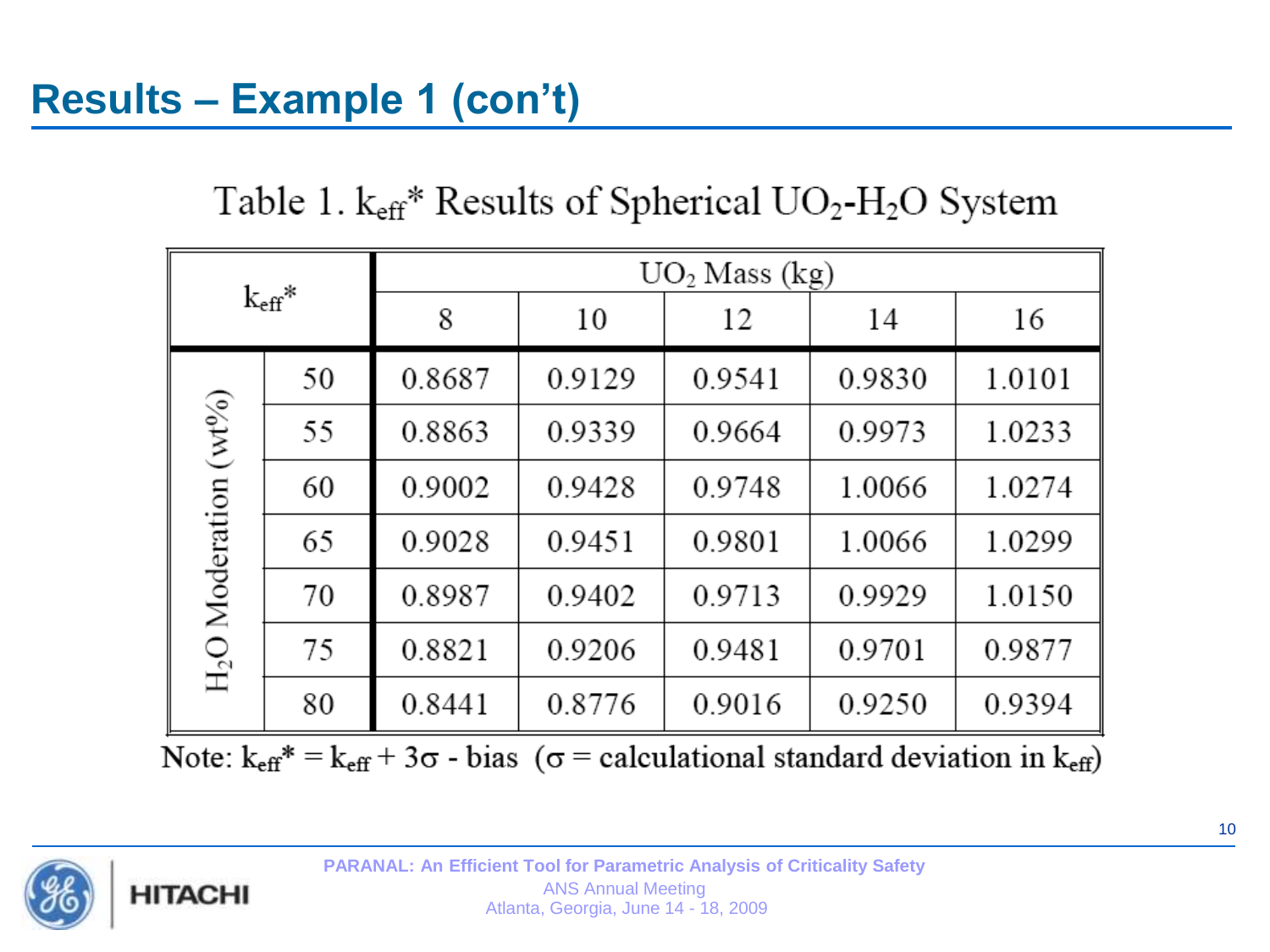#### **Traditional 1-D Interpolation**





**PARANAL: An Efficient Tool for Parametric Analysis of Criticality Safety** ANS Annual Meeting Atlanta, Georgia, June 14 - 18, 2009

11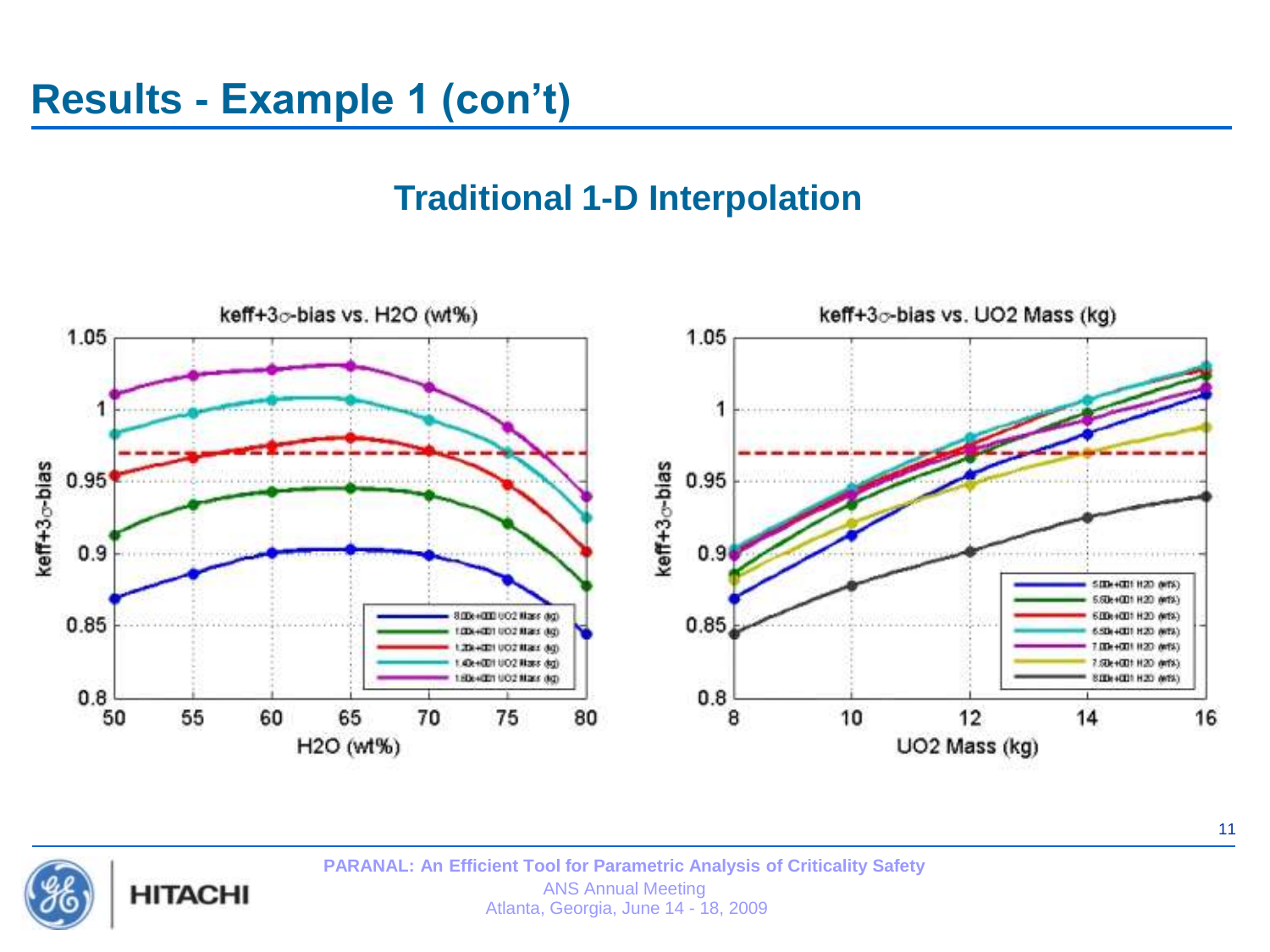#### **PARANAL 2-D Interpolation**



Minimum safe  $UO<sub>2</sub>$  mass limit = **11.37 kgs** at optimal  $H<sub>2</sub>O$  moderation = **64.85 wt%** 

keff verification: **0.9705±0.0011**

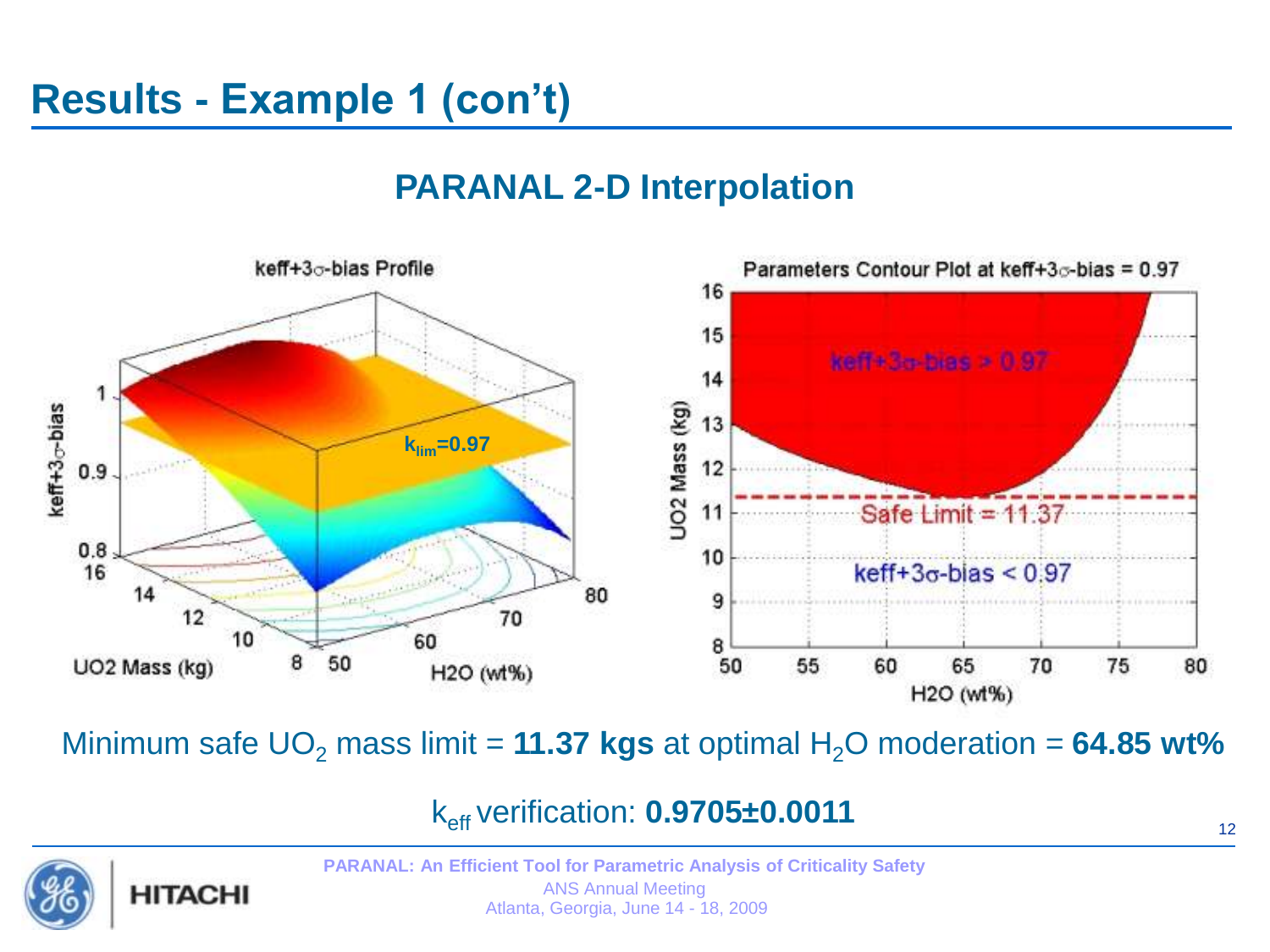#### **Subcritical Spacing Limit for an Infinite Array of Infinite-long Tanks Containing 8 wt% Enriched UO2F<sup>2</sup> Solution**

- $UO_2F_2$  Density: 6.37 g/cm<sup>2</sup>
- Geometry: 8" in diameter

Triangular pitch

- Reflector (bottom): 24" thick Concrete
- Interspersed  $H_2O$ : 0.00001 g/cm<sup>2</sup>
- Parameters (range):

Center-to-center spacing (100-300 cm)

 $H<sub>2</sub>O$  content (10-60 wt%)

• Subcritical  $k_{\text{eff}}$  limit: 0.97

HITACHI



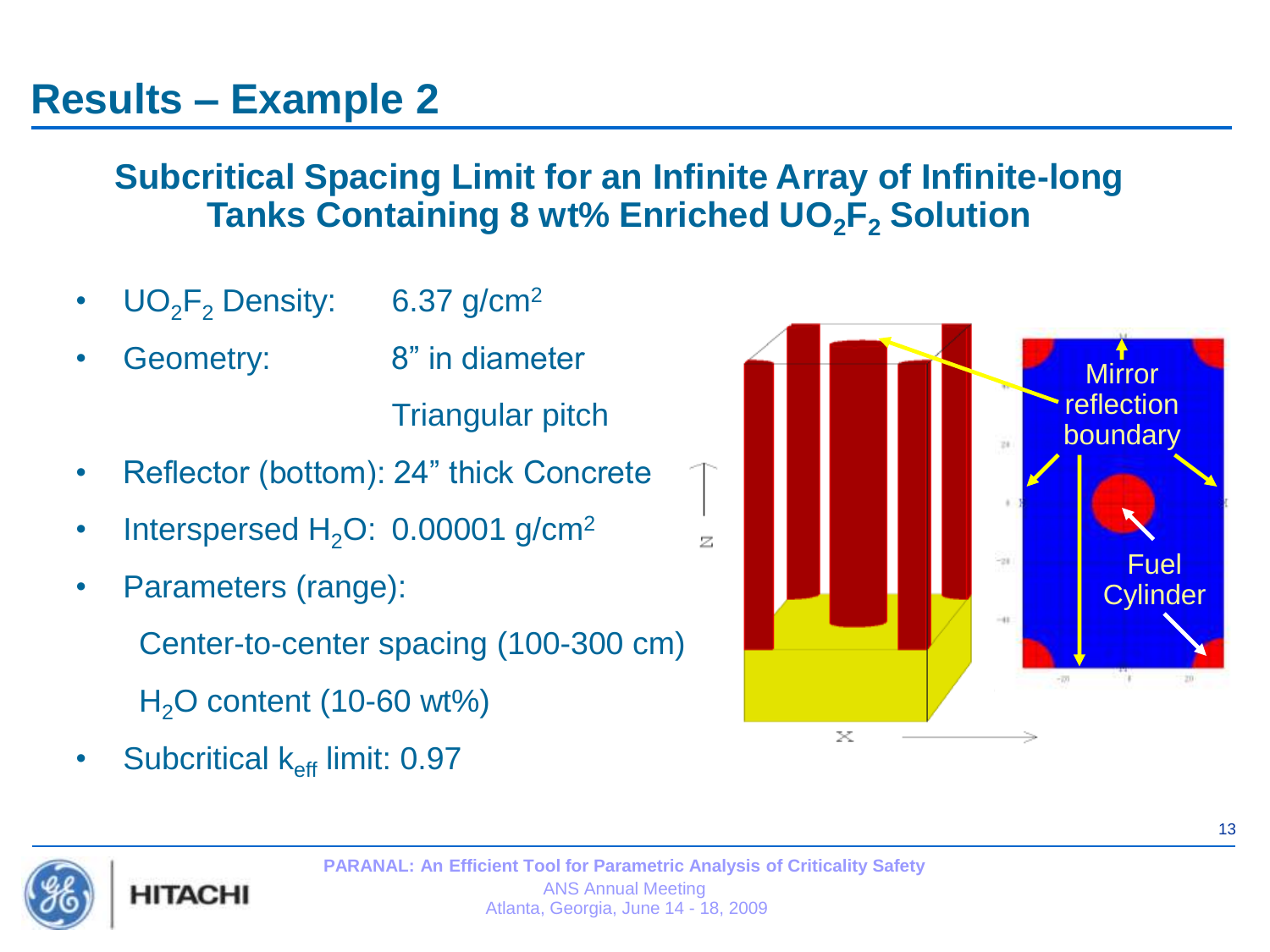### Table 2.  $k_{\text{eff}}$ <sup>\*</sup> Results of  $UO_2F_2$  Tank Array

| $\rm{k_{eff}}^*$                 |    | Center-to-Center Spacing (cm) |        |        |        |        |
|----------------------------------|----|-------------------------------|--------|--------|--------|--------|
|                                  |    | 100                           | 150    | 200    | 250    | 300    |
| Moderation<br>$(wt\%)$<br>$H_2O$ | 10 | 1.1931                        | 1.0330 | 0.8982 | 0.7952 | 0.7178 |
|                                  | 20 | 1.2981                        | 1.1368 | 1.0000 | 0.9005 | 0.8249 |
|                                  | 30 | 1.3240                        | 1.1603 | 1.0290 | 0.9321 | 0.8657 |
|                                  | 40 | 1.3082                        | 1.1439 | 1.0185 | 0.9264 | 0.8620 |
|                                  | 50 | 1.2590                        | 1.0995 | 0.9776 | 0.8932 | 0.8346 |
|                                  | 60 | 1.1752                        | 1.0238 | 0.9092 | 0.8305 | 0.7752 |

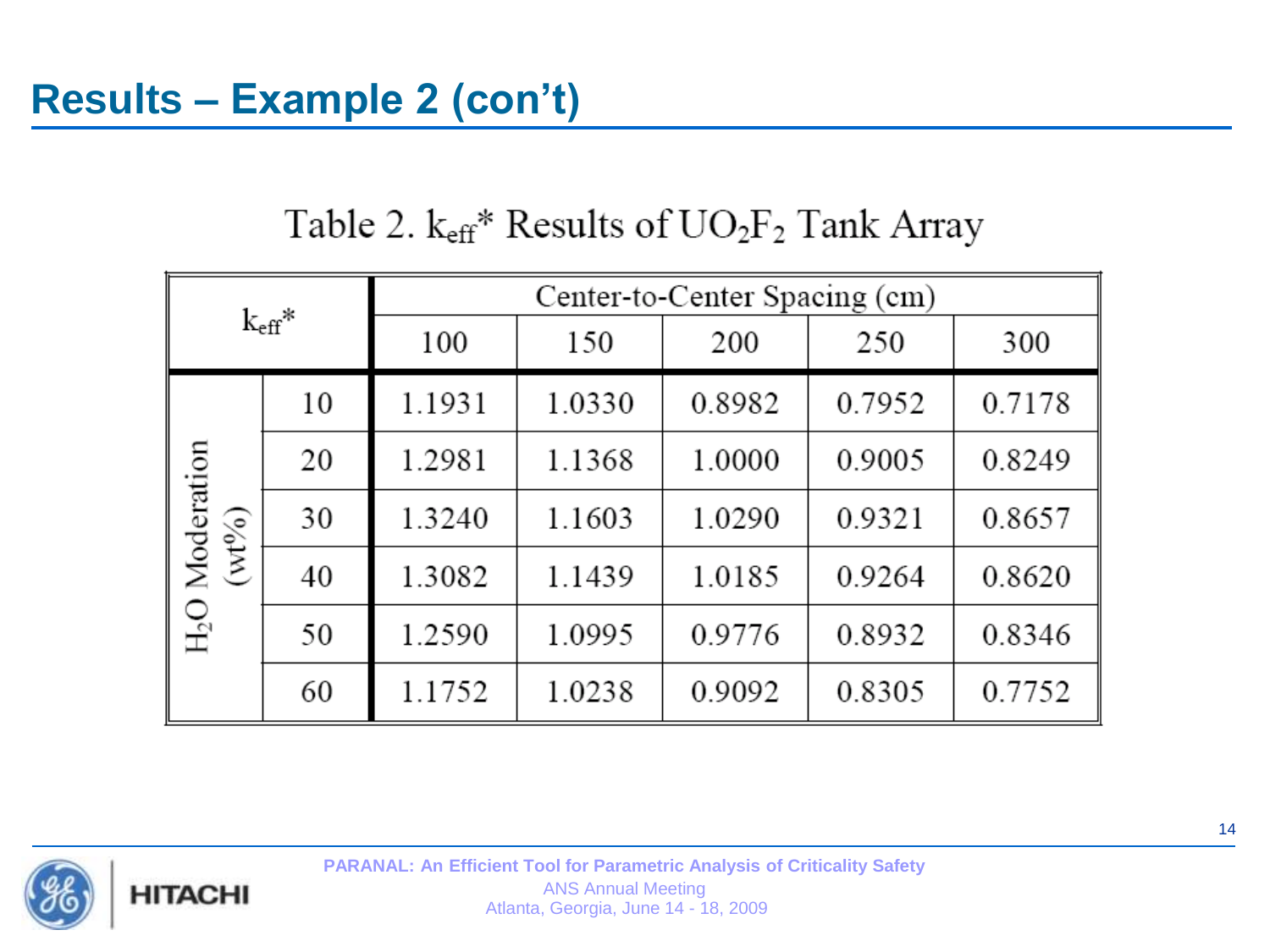#### **Traditional 1-D Interpolation**



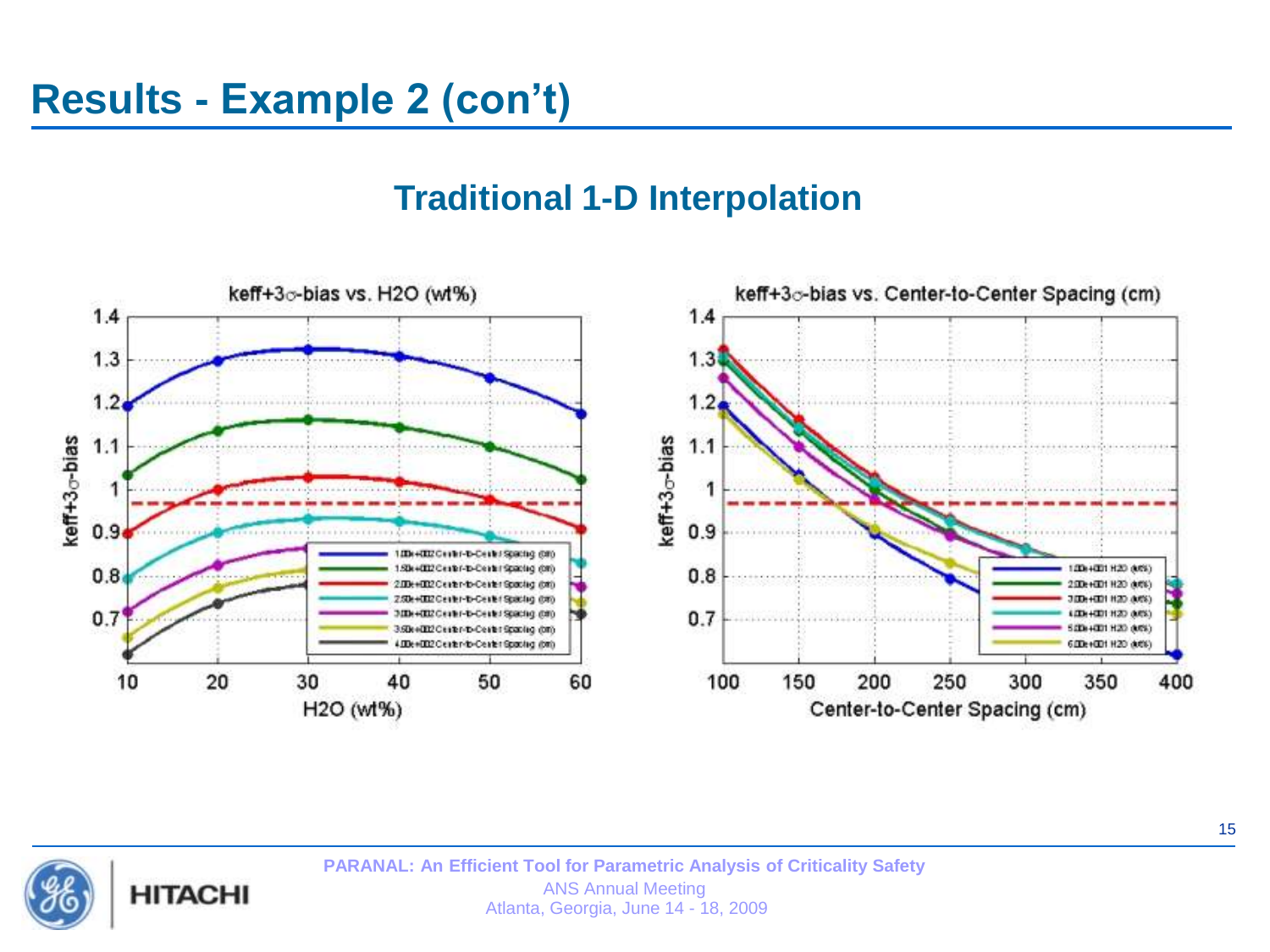#### **PARANAL 2-D Interpolation**



Minimum safe Spacing =  $229.2$  cm at optimal  $H_2O$  moderation =  $32.22$  wt%

keff verification: **0.9690±0.0011**



**PARANAL: An Efficient Tool for Parametric Analysis of Criticality Safety** ANS Annual Meeting Atlanta, Georgia, June 14 - 18, 2009

16